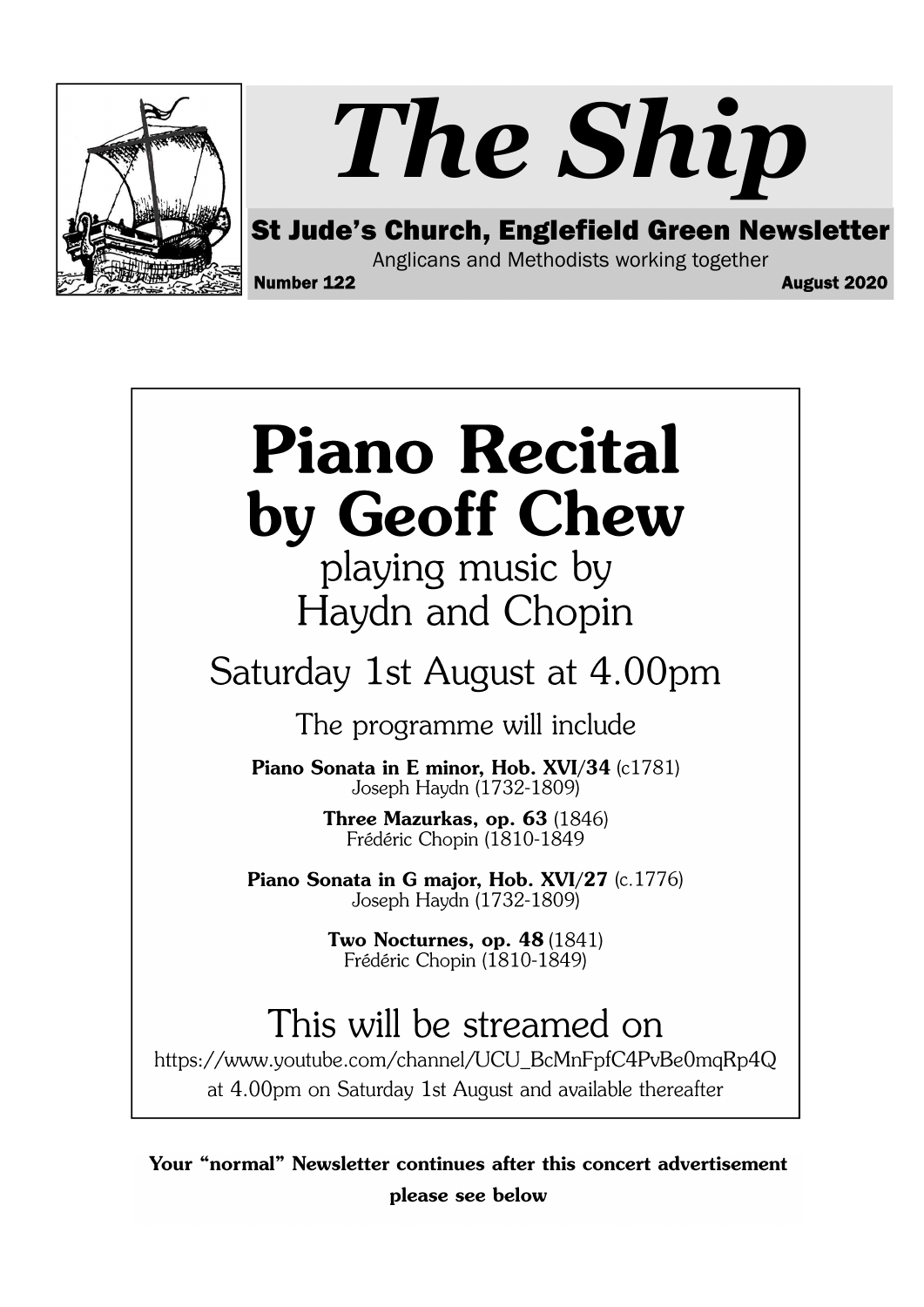

#### Baptisms, Weddings and Funerals

We are so looking forward to welcoming you back to St Jude's for these most significant of life events. We deeply regret that in recent months we have been unable to offer support with so many important celebrations and rites of passage. Thank you all for your patience and understanding.

The latest Church of England guidance on baptisms, weddings and funerals was issued on 21st July 2020. We strongly recommend that you look at the Coronavirus section on the Church of England website. Please follow the links carefully as there is a lot of information contained there: www.churchofengland.org Please also note that the advice is updated on a regular basis so we would suggest that you take a frequent look at the relevant pages.

New guidance about the wearing of face coverings in church has just been issued and reads as follows: We strongly advise that face coverings should be worn by all those attending a place of worship, including ministers, worshippers, staff, volunteers, contractors and visitors, where there may be other people present; remembering that they are mainly intended to protect other people, not the wearer, from coronavirus COVID-19 and that they are not a replacement for physical distancing and regular hand washing.

As you read the following advice please could you also bear in mind that we are not allowed at present to include singing in any act of worship.

BAPTISMS: We hope that we may be able to resume baptisms once we have reopened St Jude's for public worship. Unless the density of the pandemic in our local population increases, we expect a limited pattern of worship in Church to begin from Sunday 6th September. If you have already booked a Baptism or made a Baptism enquiry, or if you now wish to think about a date for your baby's Baptism, please do contact our Vicar on 01784 434133. We do have to tell you that significant restrictions will still be in place on the way in which your child's baptism is conducted. We may have to limit the area of the church that you can use and potentially this would impact the numbers you can invite to be with you. But we shall do our very best to support you, advise you and celebrate with you.

WEDDINGS: Likewise, weddings in church are likewise still subject to considerable restrictions, both national and local. These restrictions allow an absolute maximum of

Last time I wrote a piece for the Ship, for the February edition, I told you about all those beady WIPs I have sitting at home just waiting for me to find the time to finish them. If then someone had said to me then, don't worry soon you will have plenty of time on your hands to finish them, I'm not quite sure I would have made of that comment. In theory it would have sounded wonderful, but as with many such things the reality was very much less than that, as it turned out that all the time in the world meant lockdown, enforced staying at home.

The last few months have brought about very real changes in our everyday lives. To begin with we were all very focused on how we were going to be able to go food shopping safely and whether or not we had enough loo rolls! Time has gradually eased those problems and we have been very fortunate living in our village as we have been able to call upon an army of volunteers from the Hub and the Village Centre, who have been shopping, collecting prescriptions, making phone calls and also the many local shops who now have delivery services; they have kept us going through what have felt like challenging times.

Over the last few months, I wonder if like me you have found yourself saying such things as 'do you remember the last time when we?' and 'when we get back to normal' rather frequently, when zooming meant the using the lens on one's camera to get a close up and being socially distant was a bad thing, as it meant being stand offish. How things have changed.

I'm sure you all have a long list, as I do of 'last time whens'; for me it included things like the simple pleasures of going out for a meal, getting one's haircut, wandering round the shops and of course seeing one's friends and loved ones.

For many of us communicating has been a steep learning curve; in the last few months, I have Zoomed, Facetimed, Skyped, and WhatsApped, among other ways to communicate, its so good to be able to talk to others in this way and to be able to keep in touch with little bits of our normal lives. I've learnt other things too; we have all had to make do with what was available, especially in the early days of lockdown, and we have been so grateful to all those who have work tirelessly to get food onto the shelves and made it safe to go shopping in our supermarkets. There have been some shortages, which have led to some more unusual ingredients being used; who knew that one could make a very good cake with butternut squash, to be honest, who knew that I could actually make cake at all.

In his Covid-19 briefing on 21st July, Bishop Andrew described the gradual lifting of lockdown restrictions as both welcome and confusing. He likened it to a missionary returning home after many years away, who says . 'For one thing, I've changed and for another, home's changed'. This is something we are all going to have to face up to over the next months and years, as we gradually adapt to what will become our new normality, including as Judith describes below, a new approach to worship. It's a challenge we look forward to facing together.

As for those WIPs, I have finished some, including one that has been languishing for years, but this week sees the start of the annual beading week and the excitement of the secret beadalong (as you don't know what you are making, until it is well under way), so now I have another new project to complete and some newly appointed WIPs.

Diana Bendall

#### continued from Col 1

30 people attending a wedding, and this will include both the clergyperson and the organist. A wedding service is planned to take place within St Jude's shortly before the beginning of September. That will help us to confirm what is possible for conducting weddings in future. Again, please contact our Vicar on 01784 434133 for further advice.

FUNERALS: Whilst the Government has given permission for funerals to take place in church we cannot at present offer this option at St Jude's. Our Vicar can conduct a funeral service in a local cemetery or crematorium, where we must continue to respect the COVID 19 guidelines to which they adhere. It will be our privilege to offer you a Memorial Service for your loved one at St Jude's at a later date.

www.churchofengland.org www.stjudeschurch.info vicar@stjudeschurch.info

The Revd Canon Judith Allford 01784 434133 (Vicar) The Revd Andrew Reed 01784 252559 (Methodist Minister)